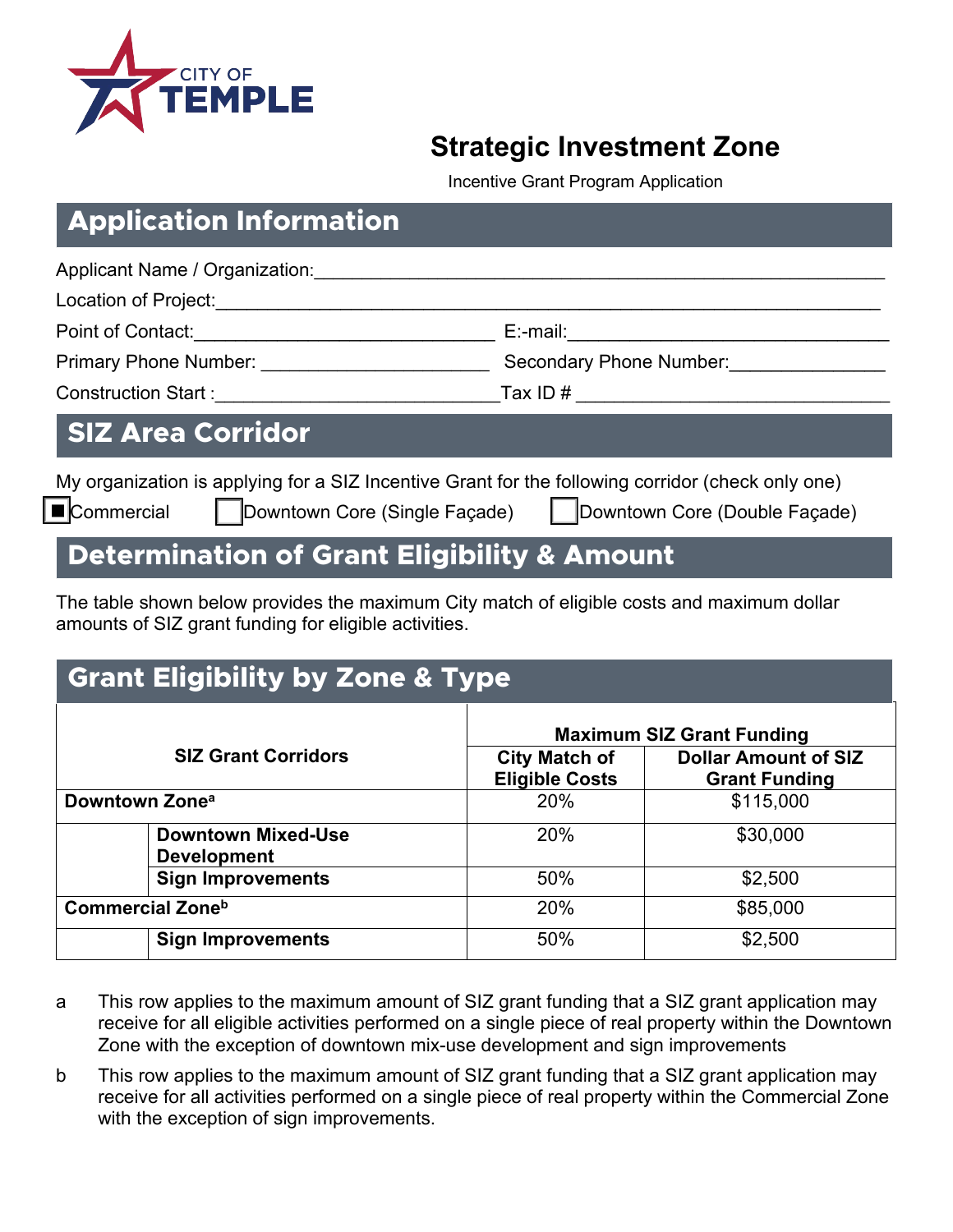### **For projects located in the downtown zone**

| What are the estimated costs of your eligible improvements?                 |              |   |                                           |  |
|-----------------------------------------------------------------------------|--------------|---|-------------------------------------------|--|
| <b>Mixed Use Development:</b>                                               |              |   | \$0.00                                    |  |
| The SIZ Grant will provide up to a 20% match<br>with a maximum of \$30,000. |              | X | 0.20                                      |  |
|                                                                             | Sub-Total #1 | = | \$0.00                                    |  |
|                                                                             |              |   | [Must not exceed \$30,000]                |  |
| <b>Sign Improvements:</b>                                                   |              |   | \$0.00                                    |  |
| The SIZ Grant will provide up to a 50% match                                |              | x | 0.50                                      |  |
| with a maximum of \$2,500                                                   | Sub-Total #2 |   | \$0.00                                    |  |
|                                                                             |              |   | [Must not exceed \$2,500]                 |  |
| <b>Other Eligible Improvements:</b>                                         |              |   | \$0.00                                    |  |
| The SIZ Grant will provide up to a 20% match                                |              | x | 0.20                                      |  |
| with a maximum of \$115,000                                                 | Sub-Total #3 |   | \$0.00                                    |  |
| Grand Total of Sub-totals #1, #2 & #3:                                      |              |   | \$0.00<br>[Grand Total must not exceed \$ |  |
| For Projects located in the commercial zone                                 |              |   |                                           |  |
| <b>Sign Improvements:</b>                                                   |              |   | \$0.00                                    |  |
| The SIZ Grant will provide up to a 50% match                                |              | x | 0.50                                      |  |
| with a maximum of \$2,500                                                   | Sub-Total #1 | Ξ | \$0.00                                    |  |
|                                                                             |              |   | [Must not exceed \$2,500]                 |  |
| <b>Other Eligible Improvements:</b>                                         |              |   | \$0.00                                    |  |
| The SIZ Grant will provide up to a 20%                                      |              | X | 0.20                                      |  |
| match with a maximum of \$85,000                                            |              |   | \$0.00                                    |  |
|                                                                             | Sub-Total #2 |   | [Must not exceed \$85,000]                |  |
| Grand Total of Sub totale #1 & 2:                                           |              |   | \$0.00                                    |  |

[Grand Total must not exceed \$147,500]

# **| For Projects located in the commercial zone**

| <b>Sign Improvements:</b><br>The SIZ Grant will provide up to a 50% match<br>with a maximum of \$2,500            | Sub-Total #1 | \$0.00<br>X<br>0.50<br>\$0.00<br>[Must not exceed \$2,500]  |
|-------------------------------------------------------------------------------------------------------------------|--------------|-------------------------------------------------------------|
| <b>Other Eligible Improvements:</b><br>The SIZ Grant will provide up to a 20%<br>match with a maximum of \$85,000 | Sub-Total #2 | \$0.00<br>0.20<br>X<br>\$0.00<br>[Must not exceed \$85,000] |
| Grand Total of Sub-totals #1 & 2:                                                                                 |              | \$0.00<br>[Grand Total must not exceed \$87,500]            |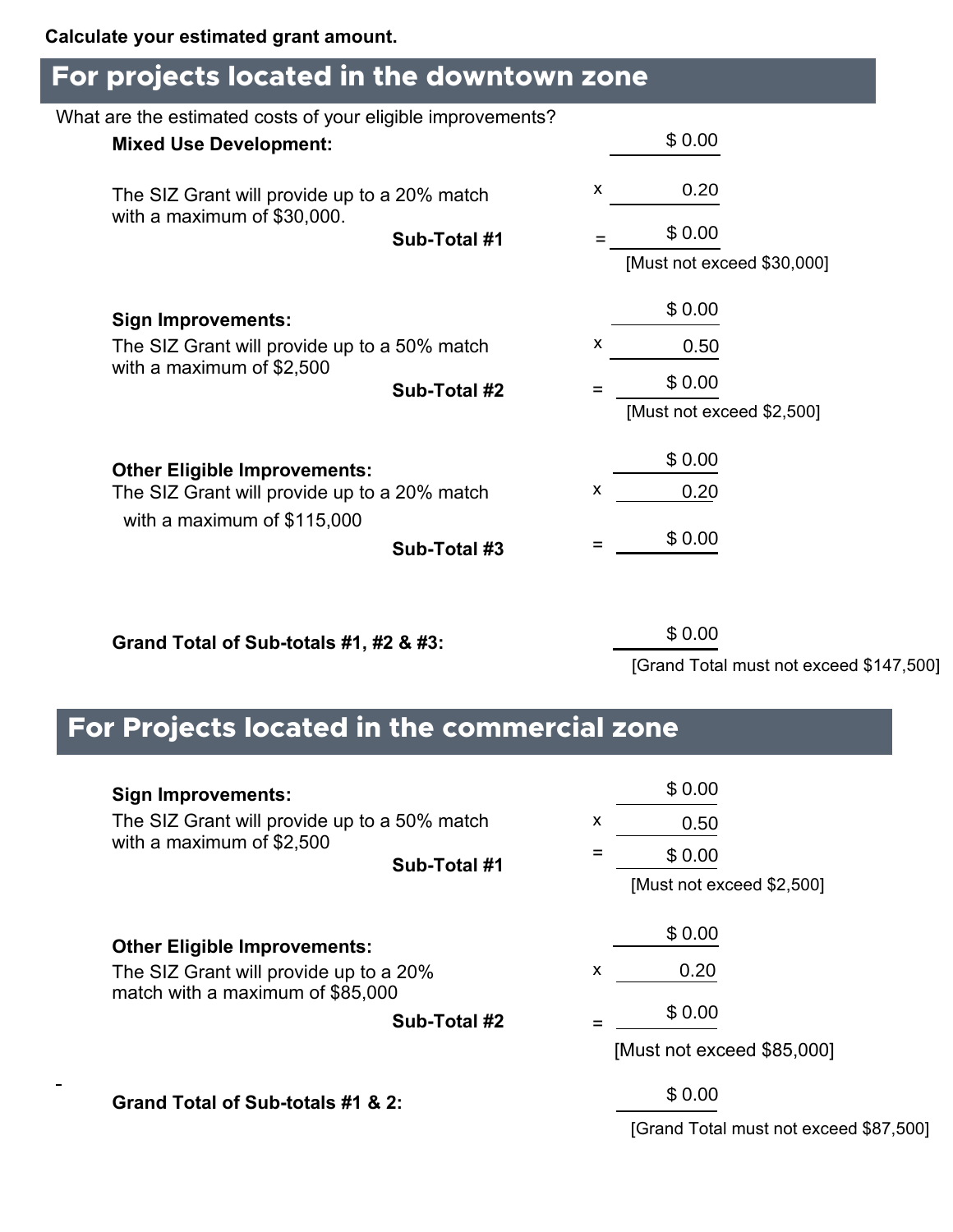## **| Construction Activities that are Eligible to Receive Grants**

- (a) **Façade Improvements**. Replacement or upgrade of an existing façade with City approved materials or removal of an existing façade to expose an original façade, provided that the façade improvements must comply with the Main Street Guidelines, if feasible. Feasibility will be determined by the City's Planning & Development Department. Façade improvement costs eligible for SIZ grant funding include costs of labor, exterior demolition for removal of slip covers, and materials and costs of design, as provided under Paragraph (f), below.
- (b) **Sign Improvements**. Installation of a new sign or the replacement of a dilapidated sign, provided that the design of the sign complies with any applicable Main Street Guidelines, if feasible. Feasibility will be determined by the City's Planning & Development Department. Sign improvement costs eligible for SIZ grant funding include costs of labor, demolition, landfill, construction, and materials.
- (c) **Landscaping Improvements.** Installation of new or additional landscaping. Landscaping improvement costs eligible for reimbursement include costs of labor, ground preparation, materials and plants (including softscapes such as trees, shrubs, ground coverings, soil, mulch, and the like and decorative hardscapes such as arbors, retaining walls, pavers, etc.), irrigation systems, curbed islands, and construction.
- (d) **Sidewalk & Alley Improvements**. Construction of new sidewalks, curb and guttering, replacement of existing sidewalks or curb and guttering, and improvement of alleys. Sidewalk improvements costs eligible for reimbursement include costs of labor, demolition, landfill, materials, construction, and equipment.
- (e) **Outdoor Seating Improvements.** Installation and repair of outdoor seating areas, including awnings, canopies, tables, chairs, planter boxes, space conditioning devices (such as affixed or large heaters, fans, and misters), and ornamental fencing. Outdoor seating improvement costs eligible for reimbursement include the costs of labor, demolition, landfill, materials, construction, and equipment.
- (f) **Design.** Design services to improve the aesthetics of façades and adjacent outside areas of buildings visible from or on public right-of-way provided by a business with a registered or licensed interior designer, architect, landscape architect, or engineer on staff.
- (g) **Life Safety Improvements.** Installation of fire suppression systems or elevator systems that meet City of Temple Code and state requirements. Life safety improvement costs eligible for reimbursement include the costs of labor, materials, equipment, construction, and installation.
- (h) **Downtown Mixed-Use Development.** Interior finish-out of new residential units in a mixed-use development. This activity is only eligible for reimbursement if the real property in which the new residential units are located is in the Downtown Zone. Downtown Mixed-Use costs eligible for reimbursement include the costs of labor, demolition, materials, equipment, and construction.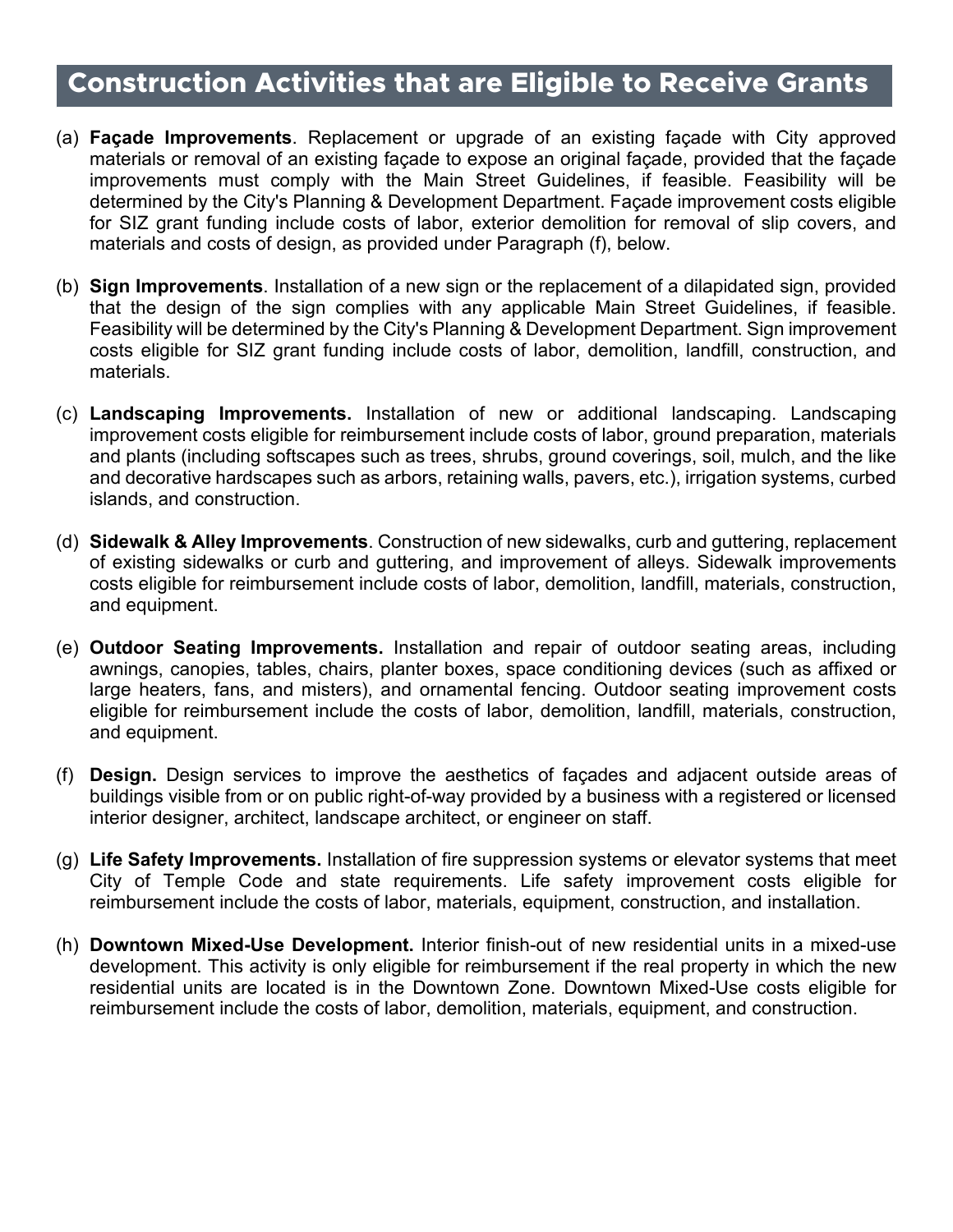# **Project Information**

| 1. Please describe in detail the proposed improvements covering all categories of grants requested<br>(please be specific): |
|-----------------------------------------------------------------------------------------------------------------------------|
|                                                                                                                             |
|                                                                                                                             |
|                                                                                                                             |
|                                                                                                                             |
|                                                                                                                             |
|                                                                                                                             |
| *Please attach proposed design or drawings of the proposed improvements and any additional<br>narrative.                    |
| Proposed use of your property after redevelopment (check one):<br>2.                                                        |
| <b>T</b> Commercial<br>Residential<br>Multi-Family<br>  Industrial                                                          |
| 3. Provide a brief description of proposed business activity/use:                                                           |
|                                                                                                                             |
|                                                                                                                             |
|                                                                                                                             |
|                                                                                                                             |
|                                                                                                                             |
| 4. Is the application being submitted by the building owner or lessee?<br>Owner<br>Lessee                                   |
| 5. Building Owner(s) and/or Lessee(s):<br>Contact Information:                                                              |
|                                                                                                                             |
|                                                                                                                             |
|                                                                                                                             |
|                                                                                                                             |
| *Please attach proof of building ownership and/or lease agreement (lessor must sign off on<br>application below).           |
| 6. The business is a:                                                                                                       |
| Sole<br>Limited<br>Limited<br>Corporation or                                                                                |
| Proprietorship<br>Partnership<br>Liability<br>Other                                                                         |
| 7. Official Business Name to be used in Grant Agreement (must match Tax ID Number):                                         |
|                                                                                                                             |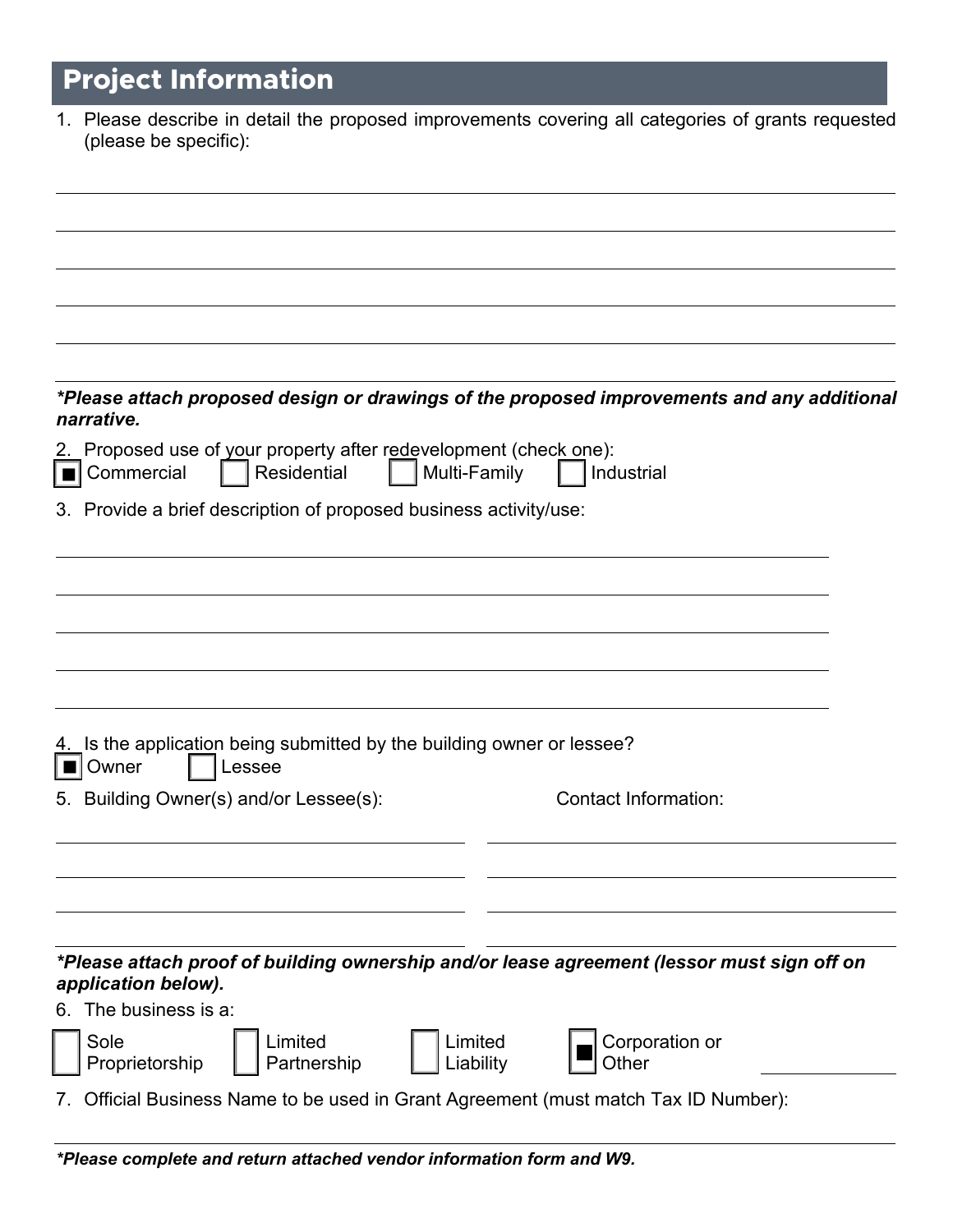### **Attachments and Acknowledgements**

#### **Please attach the following to this application:**

- $\Box$  Proposed design or drawings of the proposed improvements and any additional narrative.
- $\Box$  Contractor cost estimates to this application, demonstrating your matching fund expenditures.
- $\Box$  Proof of building ownership and/or lease agreement (lessor must sign off on application below).
- $\Box$  Please complete and return attached vendor information form and W9.

**Acknowledgements:** I (we) the undersigned do hereby acknowledge and/or certify, as the case may be, the following:

- 1. Prior to submission of this application, the "Incentive Grant Program Overview" has been reviewed.
- 2. That the submission of this Application does not create any property, contract, or other legal rights in any person or entity to receive grant under the Incentive Program.
- 3. That if grant funding is approved, full compliance will be maintained with all provisions of "Incentive Grant Program Overview," Agreement and/or special provisions attached as a part of the grant, and that failure to do so can be grounds for ineligibility to receive approved grant funding.
- 4. That if grant funding is approved, a designee(s) of the City shall have the right to inspect the work in progress, as well as the completed improvements.
- 5. That the City reserves unto itself its absolute right of discretion in deciding whether or not to approve a grant relative to this application, whether or not such discretion is deemed arbitrary or without basis in fact.
- 6. That the City, its employees, and its agents shall be held harmless for any damages, both personal and property, which may result directly or indirectly from any incident associated with the subject project of this Application both during and after construction, and that the City, its employees shall not be liable for any debts incurred in association with the execution and completion of the subject project of this Application, and further that the Applicant(s) assume all responsibility for any and all of the above mentioned liabilities.
- 7. That the information provided in this Application has been provided voluntarily, and may be relied on as being true and correct, and that the City may rely on the signatures affixed hereto as if the same had been signed before a Notary of Public or other authorized officer permitted by law to administer oaths and to take acknowledgements.

Print Applicant Name **Applicant Signature** Date

Print Applicant Name (Lessor, if applicable) Applicant Signature (Lessor, if applicable) Date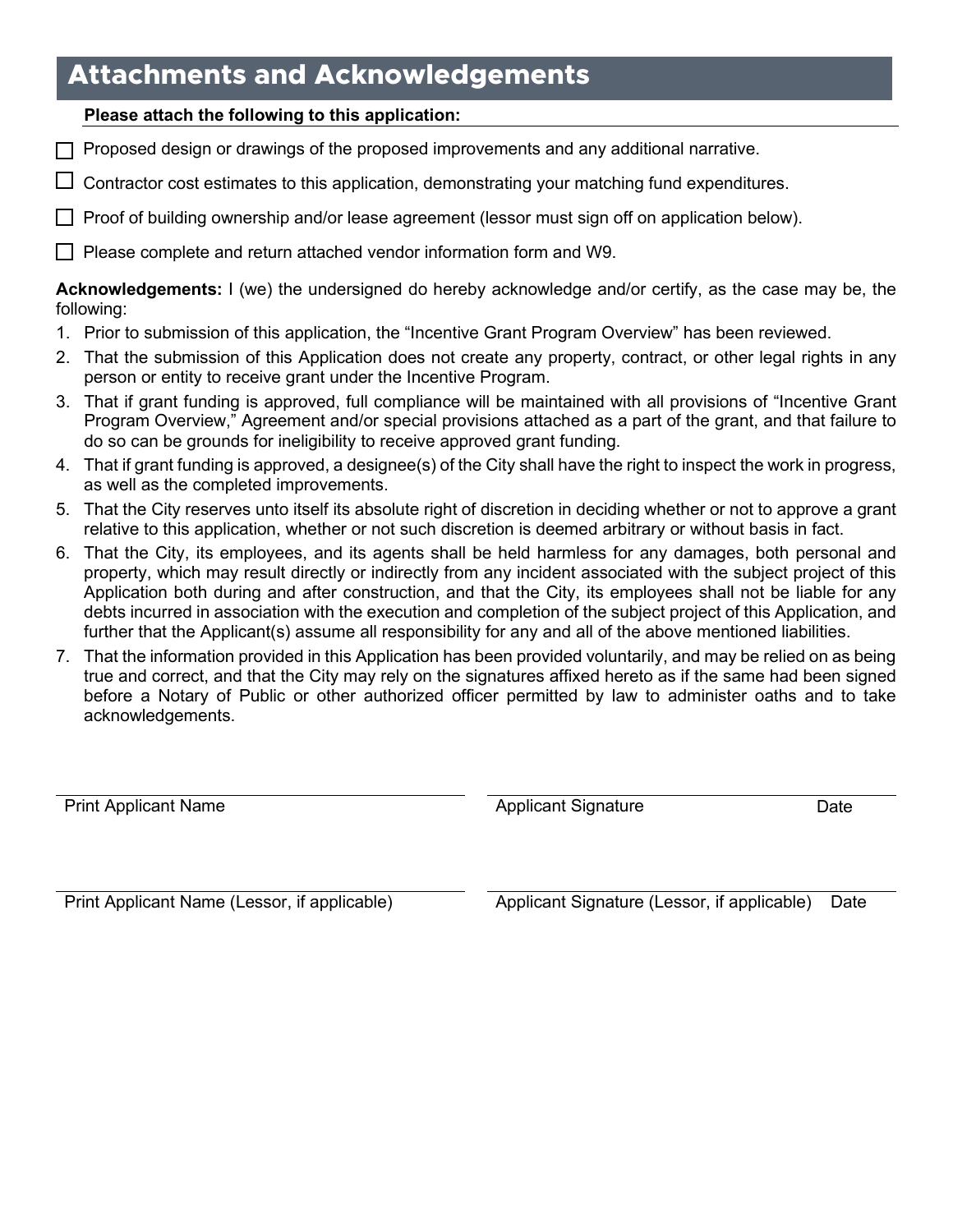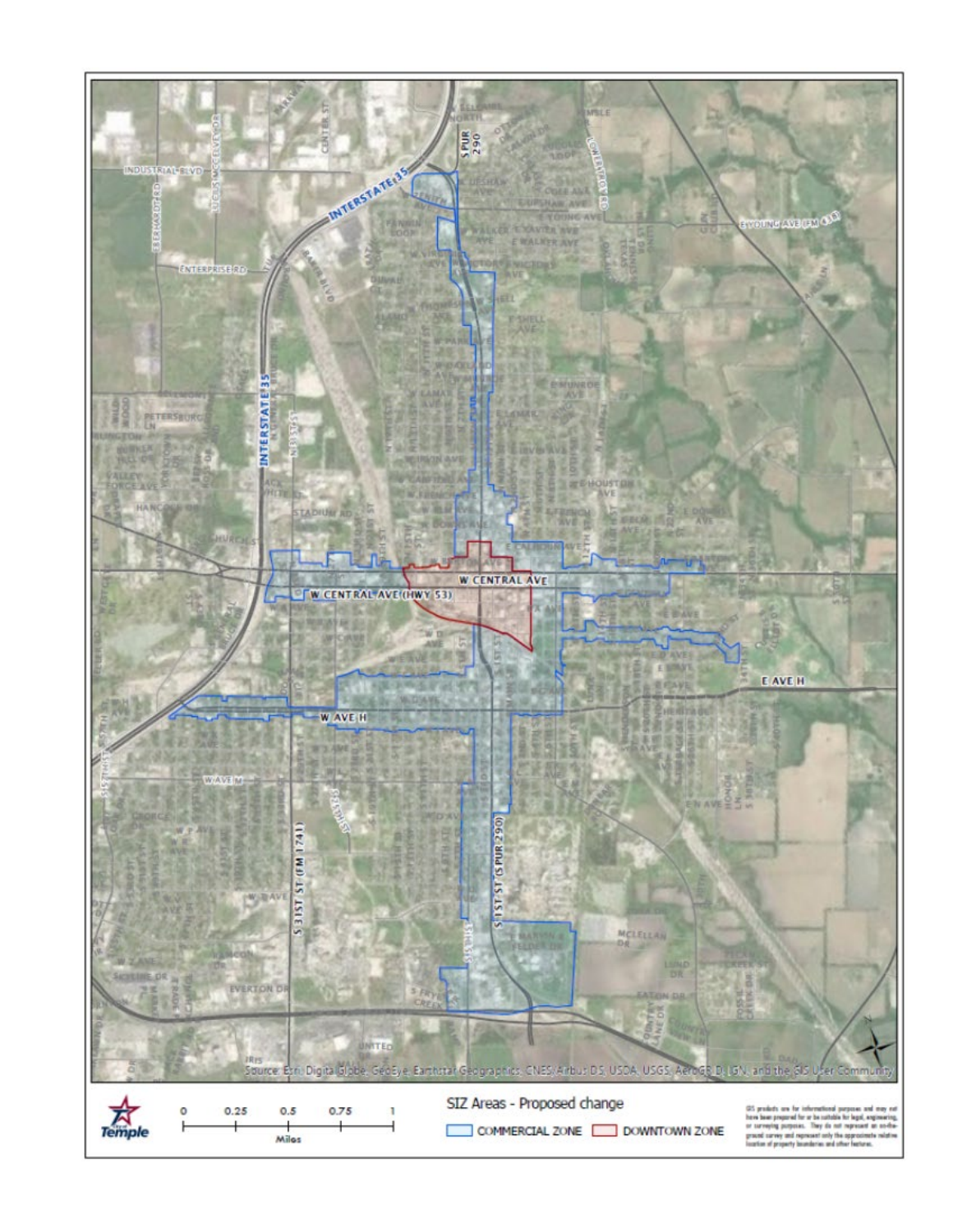#### RESOLUTION NO. 2020-0030-R

A RESOLUTION OF THE CITY COUNCIL OF THE CITY OF TEMPLE, TEXAS ADOPTING A STRATEGIC INVESTMENT ZONE (SIZ) GRANT PROGRAM POLICY AND PROVIDING A REPEALING CLAUSE, SEVERABILITY CLAUSE, SAVING CLAUSE; AND PROVIDING AN OPEN MEETINGS CLAUSE.

Whereas, the City of Temple is committed to establishing long-term economic vitality, which is an essential key to the growth of any community, by responding and preparing for challenges and changes in an environment characterized by ongoing competition for sustained economic advantage and identity;

Whereas, Article Ill, Section 52-a of the Texas Constitution authorizes the State Legislature to provide for the creation of programs for the making of loans and grants of public money for the public purposes of development and diversification of the economy of the State;

Whereas, the State Legislature, in Chapter 380 of the Texas Local Government Code, has authorized home rule cities to establish programs for making loans and grants of public money to promote state and local economic development and stimulate business and commercial activity in the City;

Whereas, pursuant to Article Ill, Section 52-a of the Texas Constitution, Chapter 380 of the Texas Local Government Code, and Section Ill.B of the City's adopted Economic Development Policy, the City will consider offering additional economic incentives for development within certain corridors of the City (SIZ Grant Corridors) through Strategic Investment Zone Grants (SIZ grants);

Whereas, because the City is committed to establishing long-term economic vitality in SIZ Grant Corridors and seeks to encourage redevelopment and diversification within these corridors and to promote state and local economic development and stimulate business and commercial activity, the City established a Strategic Investment Zone Grant Program ("the Program") in Section Ill.C of the City's Economic Development Policy in which persons who meet the Program's eligibility criteria may receive SIZ grants;

Whereas, Section Ill.C of the City's Economic Development Policy authorizes City Council to adopt a Strategic Investment Zone (SIZ) Grant Program Policy to implement the Program by resolution;

Whereas, a SIZ Grant Program Policy will provide the City with more flexibility to update the SIZ Grant Program to adapt to the City's needs as they change over time; and

Whereas, the City Council has considered the matter and deems it in the public interest to authorize this action;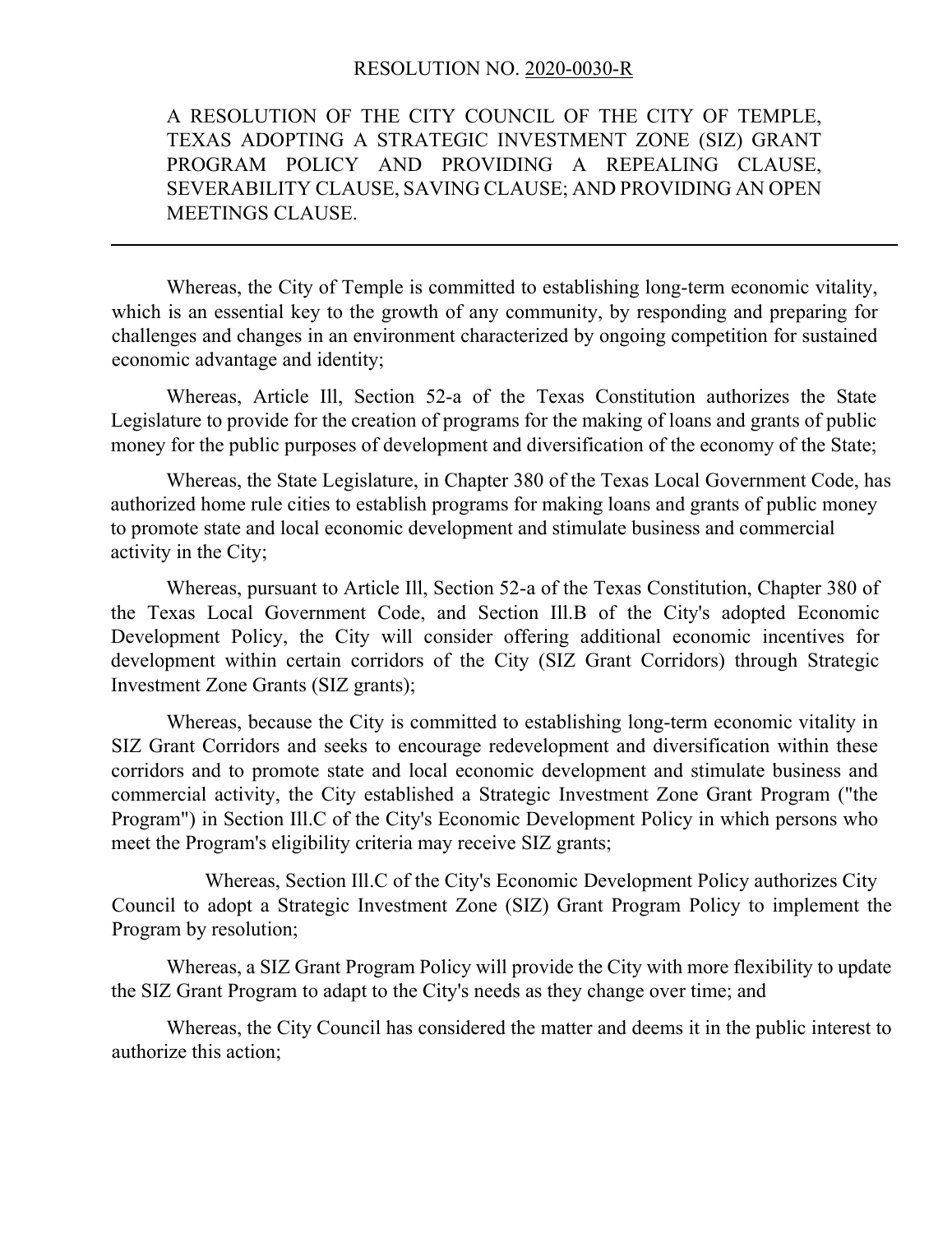#### NOW, THEREFORE, BE IT RESOLVED BY THE CITY COUNCIL OF THE CITY OF TEMPLE, TEXAS THAT:

Part 1: Findings. All of the above premises are hereby found to be true and correct legislative and factual findings of the City Council of the City of Temple, Texas, and they are hereby approved and incorporated into the body of this Resolution as if copied in their entirety.

Part 2: The City Council adopts the Strategic Investment Zone (SIZ) Grant Program Policy, as set forth in Exhibit A, attached to this Resolution and incorporated herein for all purposes.

Part 3: All ordinances or resolutions, or portions thereof, in conflict with the provisions of this Resolution are to the extent of such conflict hereby repealed;

Part 4: It is hereby declared to be the intention of the City Council that the sections, paragraphs, sentences, clauses, and phrases of this Resolution are severable and, if any phrase, clause, sentence, paragraph, or section of this Resolution should be declared invalid by the final judgment or decree of any court of competent jurisdiction, such invalidity will not affect any of the remaining phrases, clauses, sentences, paragraphs, or sections of this Resolution, since the same would have been enacted by the City Council without the incorporation in this Resolution of any such invalid phrase, clause, sentence, paragraph, or section.

Part 5: Nothing in this Resolution may be construed to affect any suit or proceeding pending any court, any rights acquired or liability incurred, or any cause or causes of action acquired or existing, under any act or prior resolution or ordinance; nor may any legal right or remedy of any character be lost, impaired, or affected by this Resolution.

Part 6: This Resolution will take effect immediately from and after its passage in accordance with the provisions of the Charter of the City of Temple, Texas, and it is accordingly so ordained.

Part 7: It is hereby officially found and determined that the meeting at which this Resolution was passed was open to the public as required and that the public notice of the time, place, and purpose of said meeting was given as required by the Open Meetings Act.

PASSED AND APPROVED this the 2<sup>nd</sup> day of April, 2020.

|                                                        | THE CITY OF TEMPLE, TEXAS                    |
|--------------------------------------------------------|----------------------------------------------|
|                                                        | BBEUSIAREA BV:<br>Timothy<br>Vanis           |
|                                                        | DocuSigned <b>TYMOTHY A. DAVIS, Mayor</b>    |
| ATTEST:                                                | <b>APPROVED AS TO FORM:</b><br><b>Temple</b> |
| DocuSigned by:<br>Stephanie Hedrick<br>E311C07A7D03467 | DocuSigned by:<br>teathryn H. Varis          |
| sallG97A7P93d67. .                                     | -8CEUE5202E9848E                             |

Stephanie Hedrick Kathryn H. Davis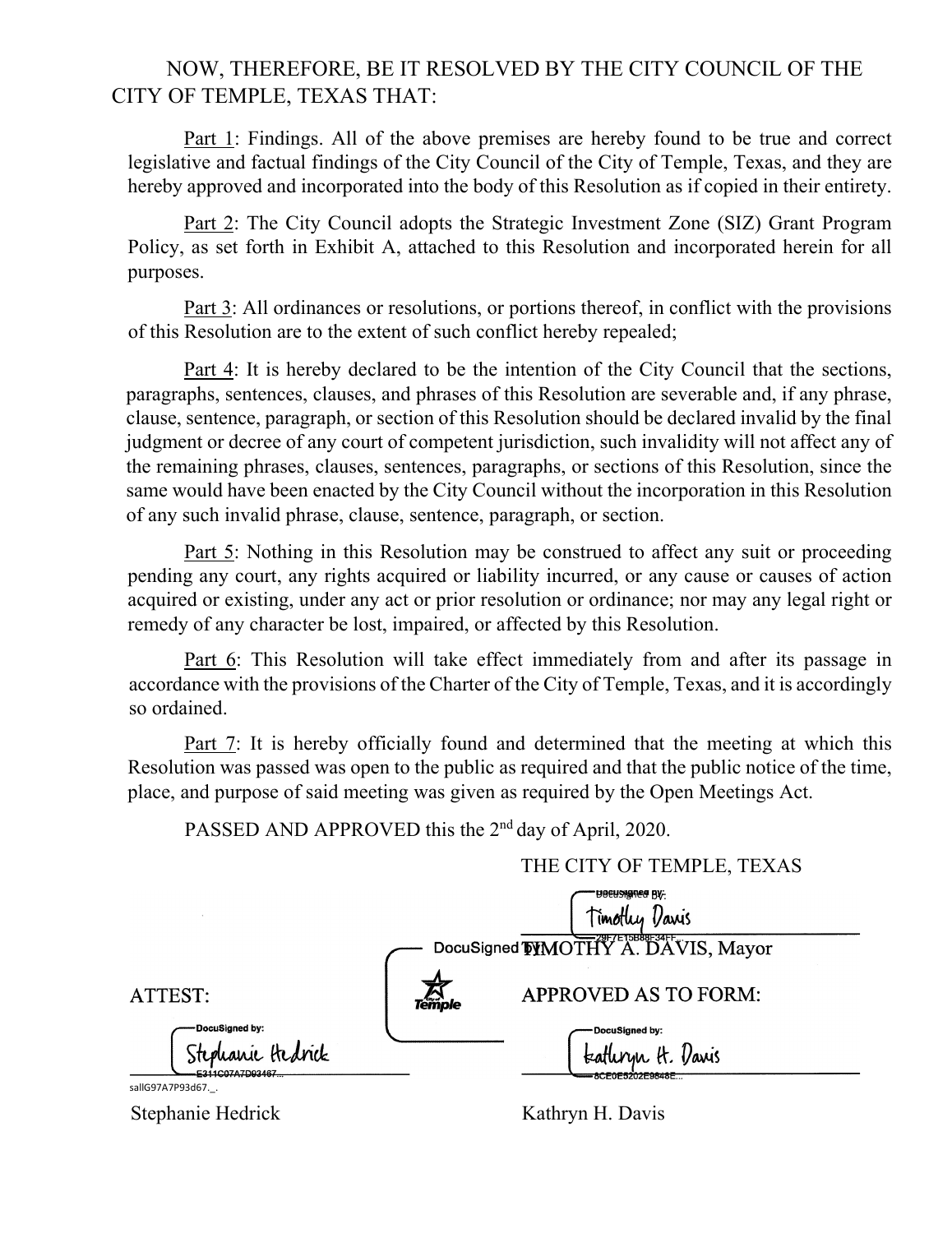|                        |           | Maximum SIZ Grant Funding |       |                                    |
|------------------------|-----------|---------------------------|-------|------------------------------------|
| -SIZ Grant Corridors   |           |                           |       | City Match of Dollar Amount of SIZ |
|                        |           | Eli                       | Costs | <b>Grant Fundin</b>                |
| Downtown Zone          |           |                           |       | \$115,000                          |
| Downtown               | Mixed-Use |                           |       | \$30,000                           |
| Develo ment            |           |                           |       |                                    |
| Si n 1m rovements      |           |                           |       | \$2,500                            |
| <b>Commercial Zone</b> |           |                           |       | \$85,000                           |
| Si n 1m rovements      |           |                           |       | \$2,500                            |
|                        |           |                           |       |                                    |

Removing asbestos survey and abatement as an eligible activity;

Adding outdoor seating as an eligible activity;

Specifying that life safety eligible activities only include fire suppression systems and elevator systems;

Adding return on investment on a SIZ grant applicant's proposed eligible activity as part of the criteria the City will consider when determining whether to approve the applicant's SIZ grant funding application;

Adding a provision that automatically waives the City's platting, zoning, and building permit fees for eligible activities under an approved SIZ grant application;

Allowing an applicant to receive multiple grants up to the maximum amount of SIZ grant funding (allowing for phased projects);

Removing eligibility to receive SIZ grant funding to a piece of real property once the property receives the maximum amount of a SIZ grant funding for five years, and after 5 years expires, only allowing the City to grant additional SIZ grant funding to the property in cases of undue hardship, change of property ownership or use, or other significant event or cause or special circumstance;

Requiring projects with SIZ grant awards of \$10,000 or less to start work on eligible activities within 9 months of SIZ grant application approval and complete work on the eligible activities within I year of SIZ grant application approval;

Requiring projects with SIZ grant awards of more than \$10,000 to start work on eligible activities within 1 year of SIZ grant application approval and complete work on the eligible activities within 2 years of SIZ grant application approval;

Allowing City Staff to grant 90-day extensions to SIZ grant applicants to finish SIZ grant projects and providing an extension request process; and

Allowing City Council or the City Manager, depending on the amount of the SIZ grant funding, to waive provisions ofthe SIZ Grant Program Policy under special circumstances at their discretion; and

Whereas, the City Council has considered the matter and deems it in the public interest to authorize this action.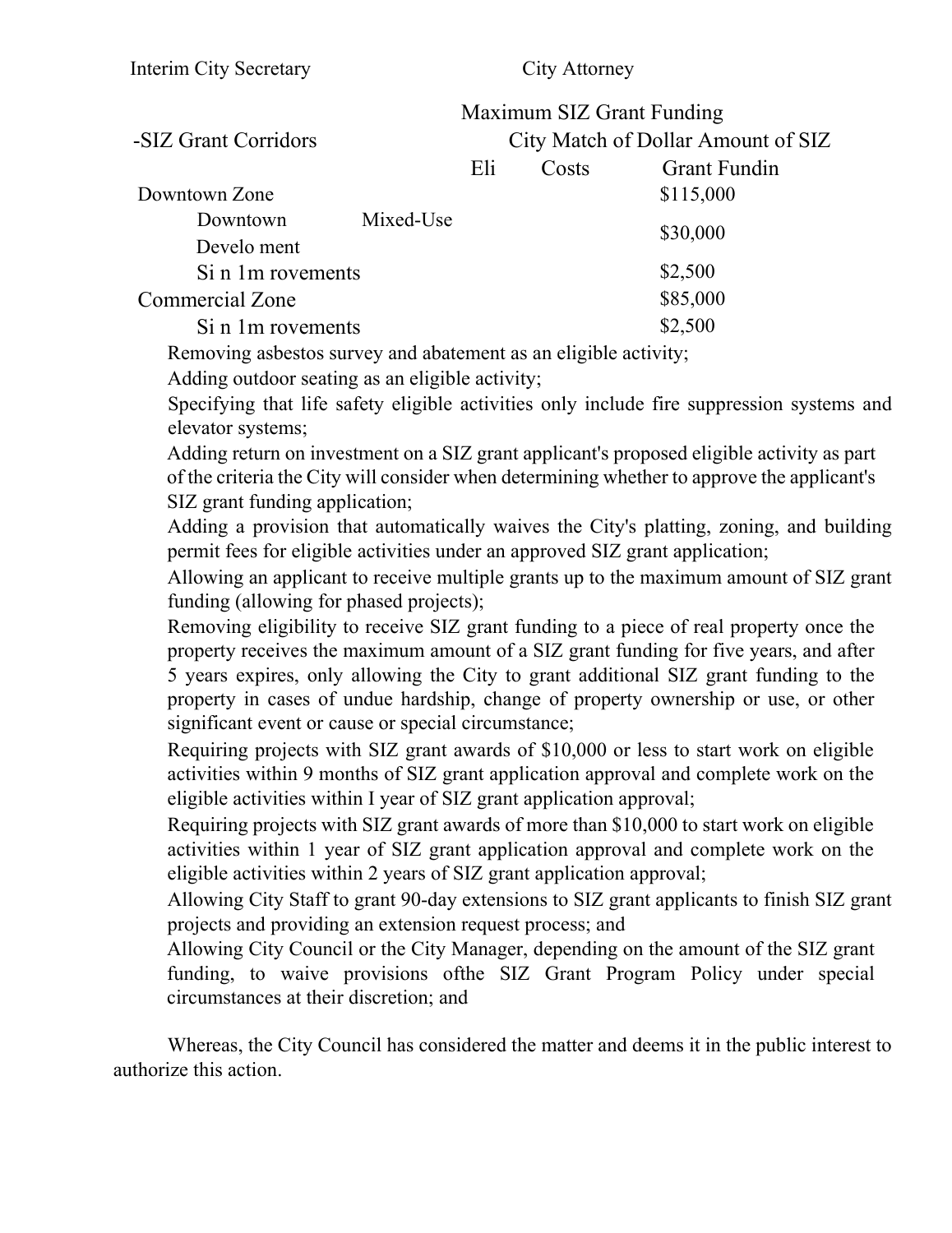#### STRATEGIC INVESTMENT ZONE (SIZ) GRANT PROGRAM POLICY

Section 1. Authority; establishment of SIZ Grant Program Policy.

- (a) Pursuant to Article Ill, Section 52-a of the Texas Constitution, Chapter 380 of the Texas Local Government Code, and Section Ill.B of the City's adopted Economic Development Policy, the City will consider offering additional economic incentives for development within certain corridors of the City ("SIZ Grant Corridors") through Strategic Investment Zone Grants ("SIZ grants").
- (b) The City is committed to establishing long-term economic vitality in SIZ Grant Corridors and seeks to encourage redevelopment and diversification within these corridors. To promote state and local economic development and stimulate business and commercial activity, the City established a Strategic Investment Zone Grant Program ("the Program") in Section Ill.C of the City's Economic Development Policy in which persons who meet the Program's eligibility criteria may receive SIZ grants.
- (c) Section Ill.C of the City's Economic Development Policy authorizes City Council to adopt a Strategic Investment Zone (SIZ) Grant Program Policy to implement the Program by resolution. Under this authority, this SIZ Grant Program Policy is adopted.

Section 2. Definitions.

"Eligible costs" means a SIZ grant applicant's actual cash investment in an eligible activity.

"Eligible activity" means an eligible activity for SIZ grant funding provided under Section 7 of this Policy.

Section 3. No vested right to receive a grant.

The existence of the SIZ Grant Program does not create any vested rights to receive a grant or convey a property interest to any person to receive a grant. The approval or denial of a SIZ grant application under this Policy is at the sole discretion of City Council or the City Manager, depending on the amount of the grant request.

Section 4. SIZ grant funding cycle.

(a) The City may (but is not obligated to) establish SIZ grant funding cycles. If established, the funding cycle for SIZ grants will be from October  $1<sup>st</sup>$  to September 30<sup>th</sup> each year.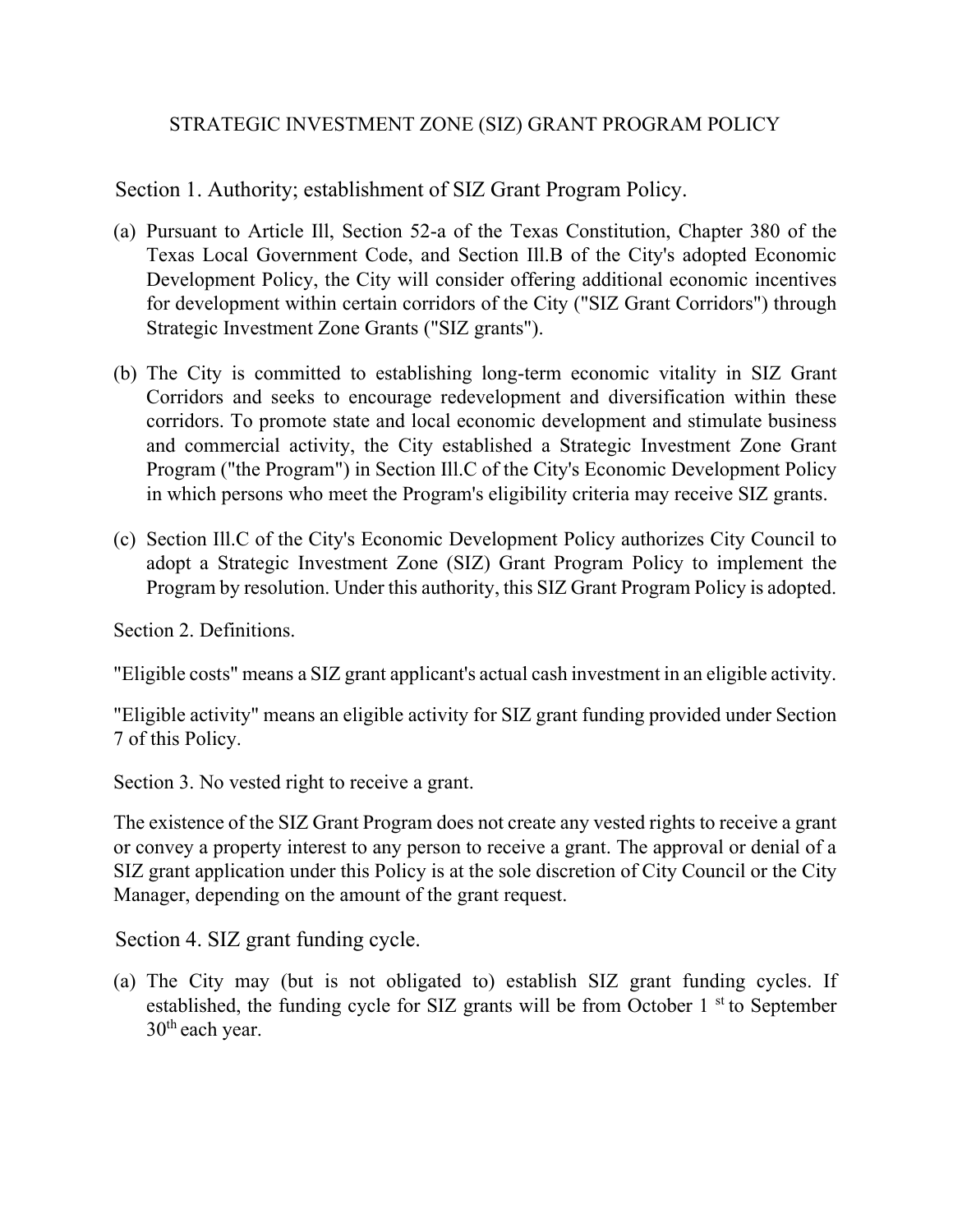(b) The City will designate a specific amount of funding available for each SIZ grant funding cycle. Upon exhaustion of those funds, the City has no obligation to fund additional grants.

Section 5. Strategic Investment Zone Grant Corridors.

The City's SIZ Grant Corridors will consist of two zones: The Commercial Zone and the Downtown Zone. The zones are depicted in Exhibit A, attached and incorporated into this Policy.

Section 6. Maximum amount of grants.

(a) Table 6-a, below, provides the maximum City match of eligible costs and maximum dollar amounts of SIZ grant funding for eligible activities.

#### Table 6-a

|                              | Maximum SIZ Grant Funding |                      |  |
|------------------------------|---------------------------|----------------------|--|
| <b>SIZ Grant Corridors</b>   | City Match of             | Dollar Amount of SIZ |  |
|                              | Eli ibie Costs            | <b>Grant Fundin</b>  |  |
| Downtown Zone <sup>a</sup>   |                           | \$115,000            |  |
| Mixed-Use<br>Downtown        |                           | \$30,000             |  |
| Develo ment                  |                           |                      |  |
| Si n 1m rovements            |                           | \$2,500              |  |
| Commercial Zone <sup>b</sup> |                           | \$85,000             |  |
| Si n 1m rovements            |                           | \$2,500              |  |

This row applies to the maximum amount of SIZ grant funding that a SIZ grant applicant may receive for all eligible activities performed on a single piece of real property within the Downtown Zone with the exception of downtown mix-use development and sign improvements.

This row applies to the maximum amount of SIZ grant funding that a SIZ grant applicant may receive for all eligible activities performed on a single piece of real property within the Commercial Zone with the exception of sign improvements.

(b) A SIZ grant applicant may request the maximum amount of SIZ grant funding applicable to the applicant's real property location and proposed eligible activities, but the total amount of SIZ grant funding that the applicant may receive is limited by the amount of the applicant's eligible costs.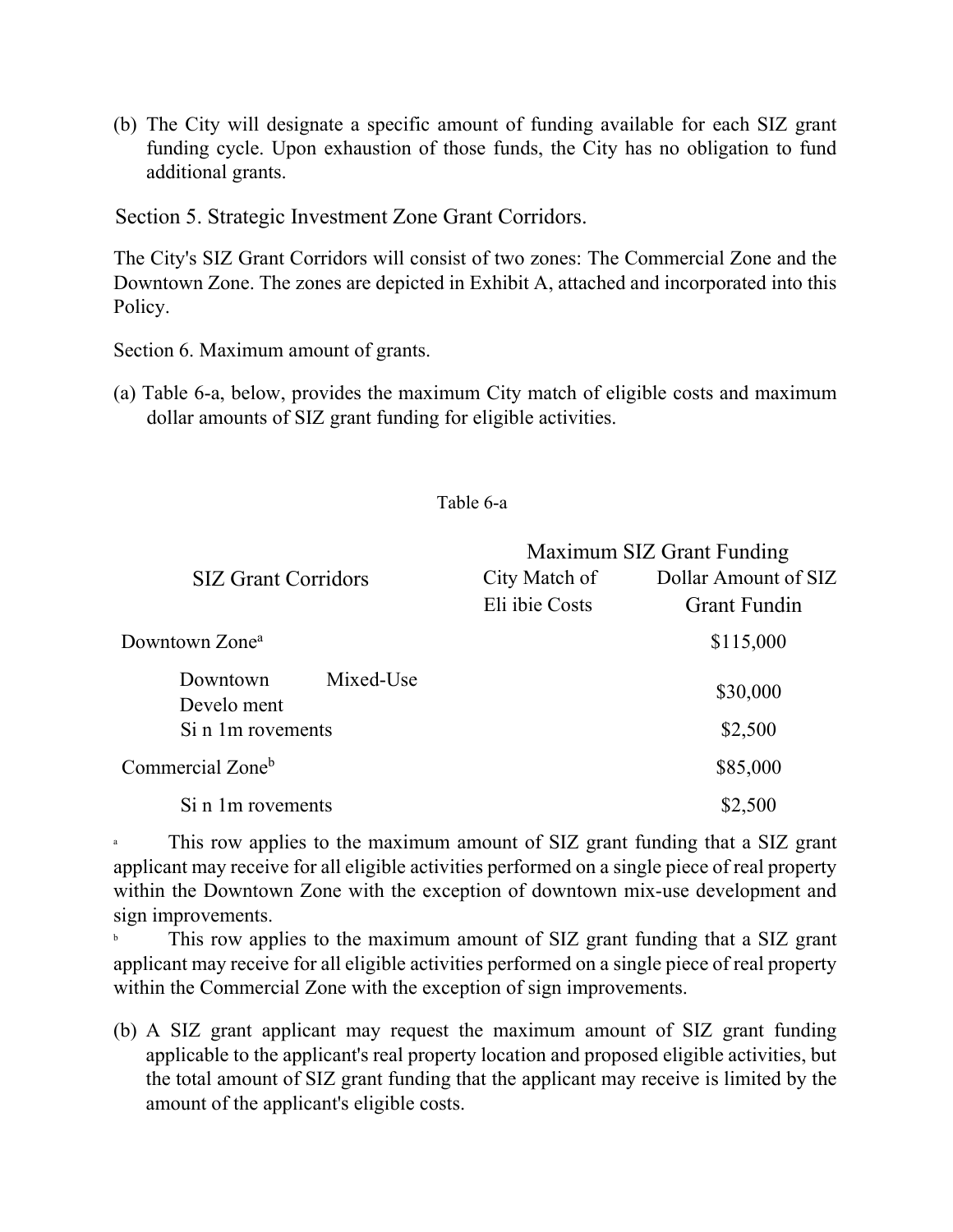- (1) Only a portion of the applicant's actual cash investments in an eligible activity may be reimbursed; an applicant's in-kind contribution may not be reimbursed under the SIZ grant program.
- (2) Final SIZ grant reimbursement will be measured at the time the eligible activity is completed and is subject to the City's verification of the applicant's eligible costs.
- (c) If the City approves a SIZ grant application, as part of the SIZ grant funding, the City will waive City platting, zoning, and building permit fees for all eligible activities approved in the application; however, the City cannot waive water or wastewater tap fees.

Section 7. Eligible activities.

The following are activities eligible for SIZ grant funding:

- (a) Facade Improvements. Replacement or upgrade of an existing facade with City approved materials or removal of an existing fagade to expose an original facade, provided that the fagade improvements must comply with the Main Street Guidelines, if feasible. Feasibility will be determined by the City's Planning & Development Department. Fagade improvement costs eligible for SIZ grant funding include costs of labor, exterior demolition for removal of slip covers, and materials and costs of design, as provided under Paragraph (f), below.
- (b) Sign Improvements. Installation of a new sign or the replacement of a dilapidated sign, provided that the design of the sign complies with any applicable Main Street Guidelines, if feasible. Feasibility will be determined by the City's Planning  $\&$ Development Department. Sign improvement costs eligible for SIZ grant funding include costs of labor, demolition, landfill, construction, and materials.
- (c) Landscaping Improvements. Installation of new or additional landscaping. Landscaping improvement costs eligible for reimbursement include costs of labor, ground preparation, materials and plants (including softscapes such as trees, shrubs, ground coverings, soil, mulch, and the like and decorative hardscapes such as arbors, retaining walls, pavers, etc.), irrigation systems, curbed islands, and construction.
- (d) Sidewalk & Alley Improvements. Construction of new sidewalks, curb and guttering, replacement of existing sidewalks or curb and guttering, and improvement of alleys. Sidewalk improvements costs eligible for reimbursement include costs of labor, demolition, landfill, materials, construction, and equipment.
- (e) Outdoor Seating Improvements. Installation and repair of outdoor seating areas, including awnings, canopies, tables, chairs, planter boxes, space conditioning devices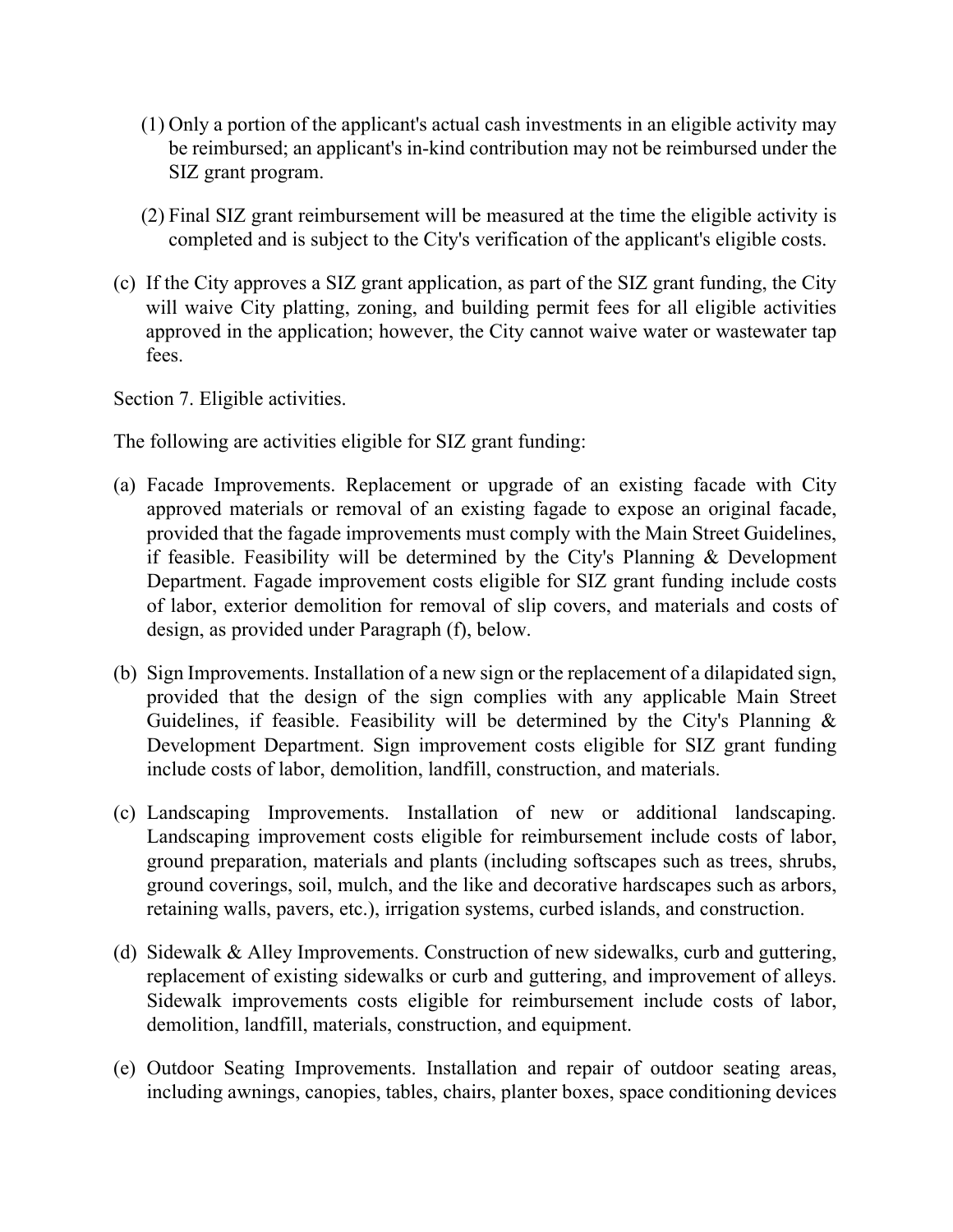(such as affixed or large heaters, fans, and misters), and ornamental fencing. Outdoor seating improvement costs eligible for reimbursement include the costs of labor, demolition, landfill, materials, construction, and equipment.

- (f) Design. Design services to improve the aesthetics of fagades and adjacent outside areas of buildings visible from or on public right-of-way provided by a business with a registered or licensed interior designer, architect, landscape architect, or engineer on staff.
- (g) Life Safety Improvements. Installation of fire suppression systems or elevator systems that meet City of Temple Code and state requirements. Life safety improvement costs eligible for reimbursement include the costs of labor, materials, equipment, construction, and installation.
- (h) Downtown Mixed-Use Development. Interior finish-out of new residential units in a mixeduse development. This activity is only eligible for reimbursement if the real property in which the new residential units are located is in the Downtown Zone. Downtown Mixed-Use costs eligible for reimbursement include the costs of labor, demolition, materials, equipment, and construction.

Section 8. SIZ grant application process.

- (a) Application and approval prior to work.
	- (1) To be eligible for SIZ grants an applicant must submit an application, receive approval from the City, and execute a Chapter 380 development agreement with the City prior to commencing the work for which the SIZ grant is sought.
- (b) Applicant requirements.
	- (1) To be eligible for a SIZ grant, the applicant must be the owner of real property located within a SIZ Grant Corridor or a lessee of real property located within a SIZ Grant Corridor with a valid lease to the property and the signed and notarized consent of the owner of the property to apply for the SIZ grant and perform the application's proposed eligible activities.
	- (2) An applicant may receive multiple SIZ grants for a single piece of real property up to the maximum dollar amount of SIZ grant funding allowed under Table 6 a. Upon reaching the maximum dollar amount of funding, a piece of real property is not eligible for additional SIZ grant funding for five (5) years. After five (5) years, the City may grant additional SIZ grant funding due to changes in use or property ownership, undue hardship, or other significant event or cause or special circumstance.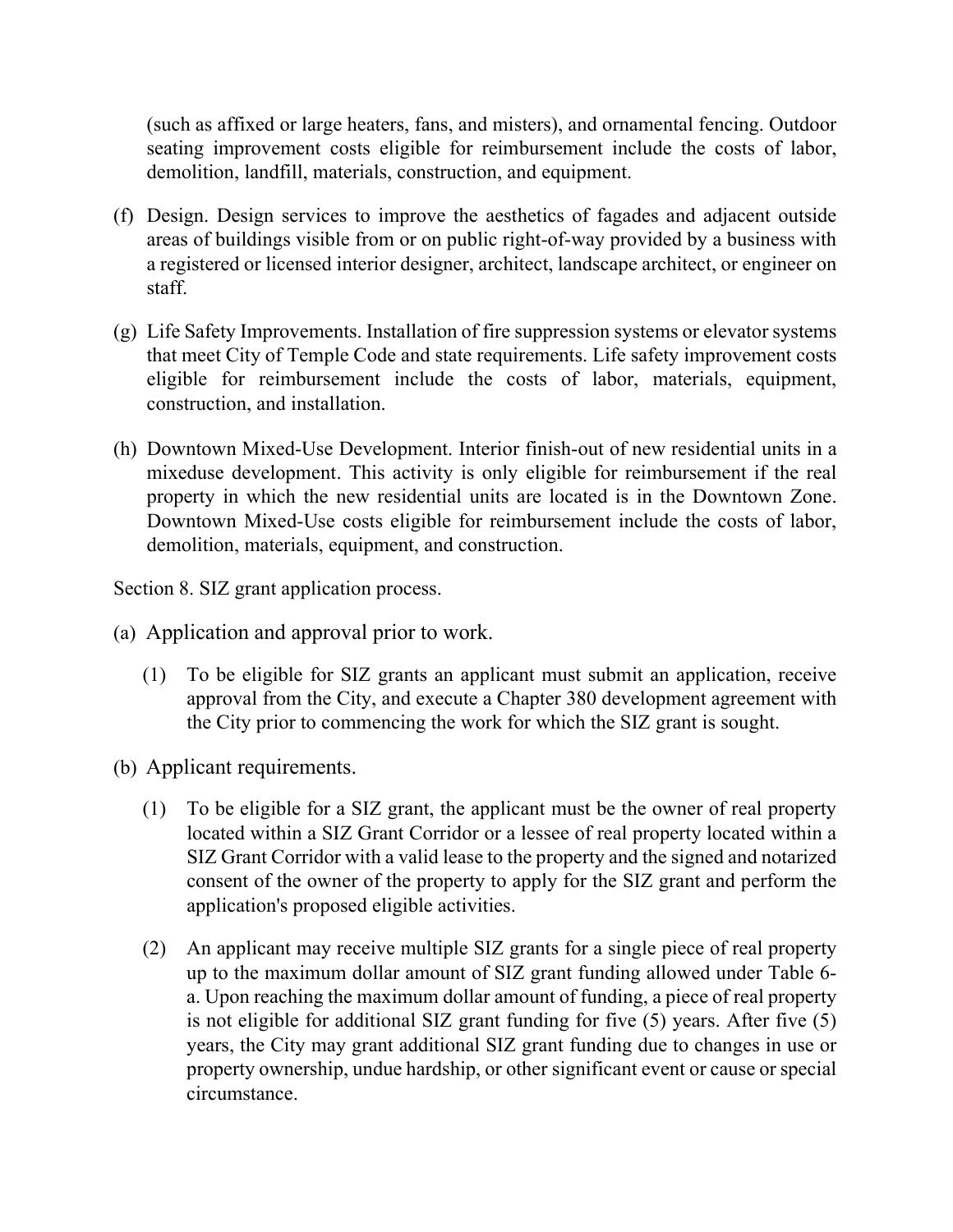- (3) If an applicant owns or leases a single building comprised of two separate addresses that are occupied or will be occupied by separate legal entities, the applicant may receive the maximum amount of SIZ grant funding allowed under Table 6-a for each address.
- (c) Application submission.

Applications must be submitted on an application form provided by the City, fully and accurately completed, and signed by the owner of the property or the property's lessee, as applicable. Forms are available in the City's Planning & Development Department (PDD) or on the PDD website and must be submitted to the PDD per City Staffs instructions. A completed application must contain a rendering of all proposed improvements, including eligible activities, and a written description of the same. When the proposed scope of work requires professional work by an engineer or architect, the plans must be sealed by an engineer or architect prior to the issuance of the applicant's building permits for the work.

- (d) Evaluation of applications.
	- (1) In evaluating whether to recommend granting a SIZ grant to an applicant to City Council or the City Manager, City Staff will consider the following criteria:
		- A. The extent to which the real property for which a grant is sought is blighted or fails to meet City codes or regulations;
		- B. The extent to which the proposed eligible activity complies with applicable Main Street Design Guidelines;
		- C. Whether the applicant has the financial resources to complete the improvements described in the application;
		- D. Whether the applicant has ever violated the terms of a Chapter 380 development agreement or City building codes or permits in the past;
		- E. Whether the real property is unlikely to redevelop without an incentive by the City;
		- F. Whether the proposed use or eligible activity would implement elements of the City's Comprehensive Plan or a Master Plan adopted by City Council;
		- G. Whether the property is in an overlay that requires higher standards than other areas of the City;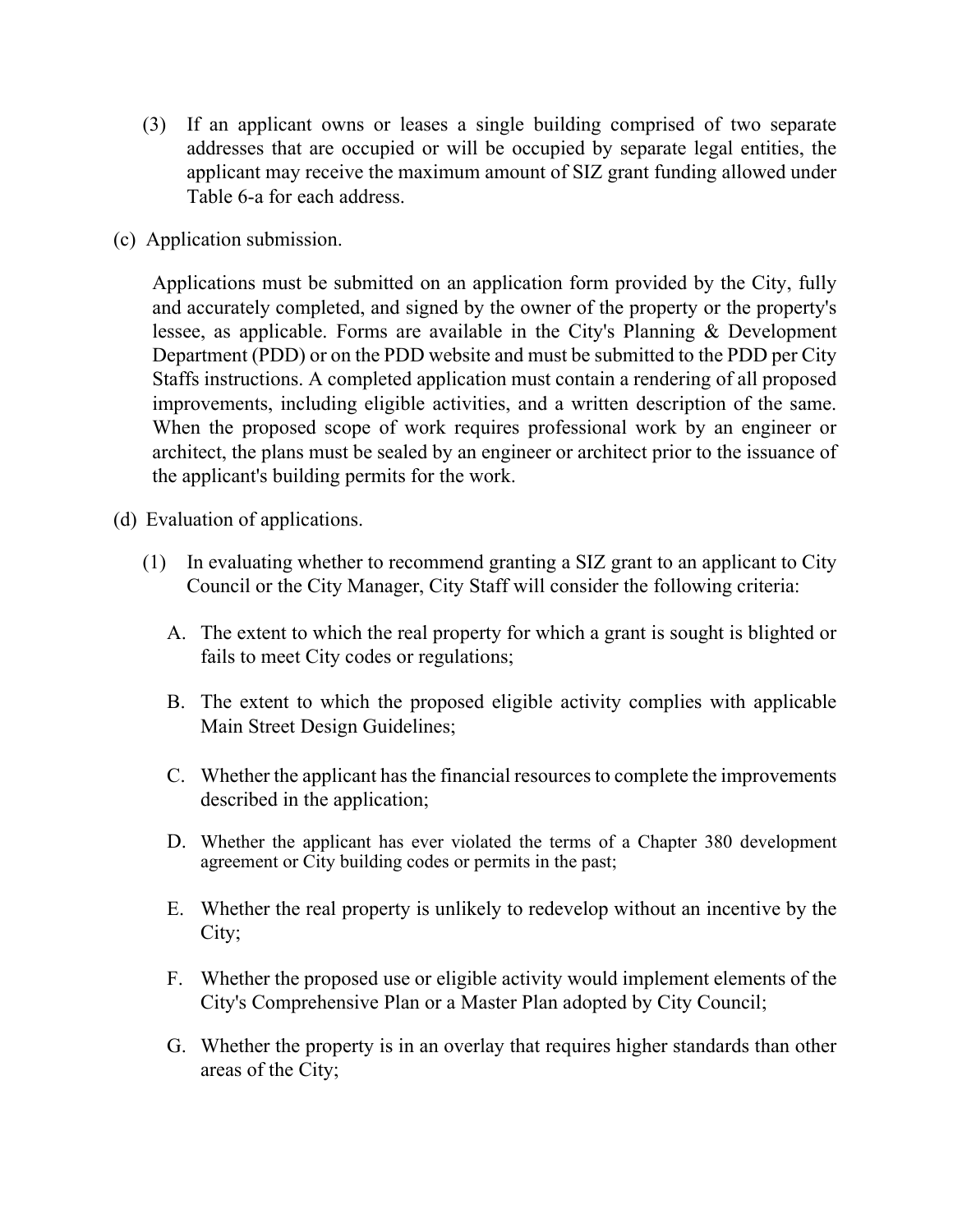- H. Whether the improvements will remedy deteriorated City infrastructure;
- I. Whether there is a lessee for the real property; and
- J. Whether the proposed eligible activity is estimated to provide a good return on investment (ROI) to the City.
	- i. ROI will be determined using the Temple Economic Development Corporation's ROI model.
- (e) Forwarding of applications and recommendations.

City Staff will forward SIZ grant applications along with City Staff recommendations to City Council or the City Manager, depending on the amount of the requested SIZ grant funding, for review and approval or denial.

- (f) Approval or denial of applications.
	- (l) The City Manager will review applications requesting SIZ grant funds below or equal to the City Manager's spending authority. The City Manager will approve, in whole or in part, or deny reviewed applications.
	- (2) City Council will review applications requesting SIZ grant funds over the City Manager's spending authority. City Council will approve, in whole or in part, or deny reviewed applications.

Section 9. Chapter 380 development agreement.

- (a) An applicant who had their SIZ grant application approved by the City Manager or City Council must enter into a Chapter 380 development agreement with the City prior to performing work on the application's eligible activities. If an applicant fails to comply with this requirement, they will not be eligible for SIZ grant funding reimbursement.
- (b) By signing a Chapter 380 development agreement, the applicant agrees to:
	- (1) Begin and complete the applicant's eligible activities as provided by this Policy, unless otherwise provided in the development agreement;
	- (2) Give the City the right to inspect the work described in the development agreement and the financial records associated with the same during reasonable business hours upon the City's request;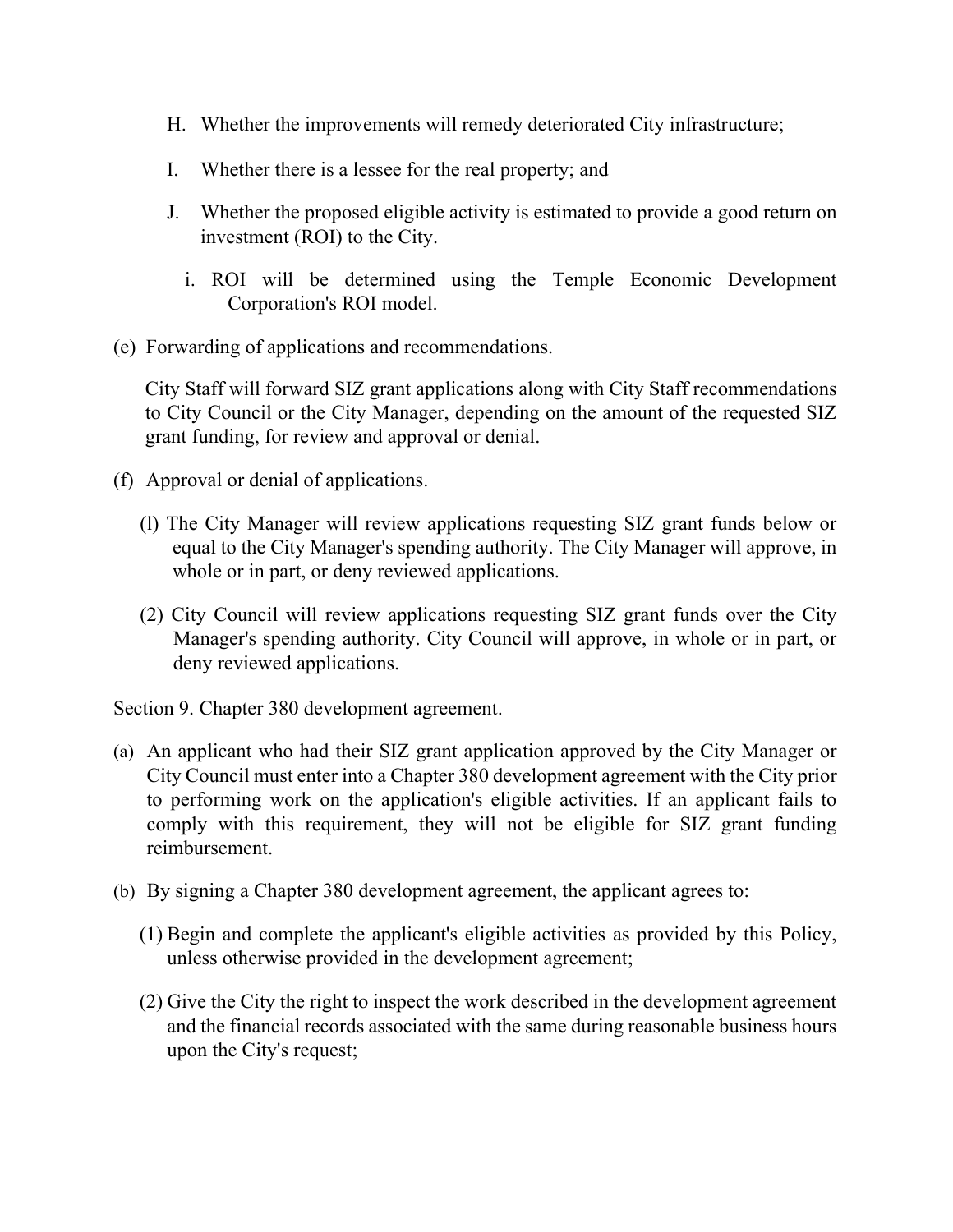- (3) Perform all of the work described in the grant application in accordance with all applicable City codes and regulations, including pulling all applicable building permits prior to commencing work; and
- (4) Maintain all eligibility activity improvements while owning or leasing the property.
- (c) The failure of an applicant to satisfy all of the terms and conditions of the applicant's development agreement relieves the City of any obligation to provide grant funds under this Policy or as described in the agreement.
- (d) City Staff may allow an applicant extensions of up to ninety (90) days for completion of the application's eligible activity.
	- (1) To be eligible for an extension, an applicant must submit a request for an extension on a form provided by City, fully and accurately filled out, to the Planning & Development Department within thirty (30) days prior to the eligible activity's completion date.
	- (2) Failure to timely submit a proper extension request or complete an eligible activity by the extension's expiration date may result in the City denying SIZ grant reimbursement.

Section 10. Timeline of work.

(a) Table 10-a, below, provides the timeline in which work must begin and complete for eligible activities that were awarded SIZ grant funding.

|                              | Table 10-a                                                                |                                                                              |
|------------------------------|---------------------------------------------------------------------------|------------------------------------------------------------------------------|
| SIZ Grant<br>Award<br>Amount | Time after Approval Date by<br>which Eligible Activity<br>Work Must Begin | Time after Approval Date by<br>which Eligible Activity<br>Work Must Complete |
| s \$10,000                   | 9 months                                                                  | 1 year                                                                       |
| > \$10,000                   | 1 year                                                                    | 2 years                                                                      |

Section 11. SIZ grant reimbursement.